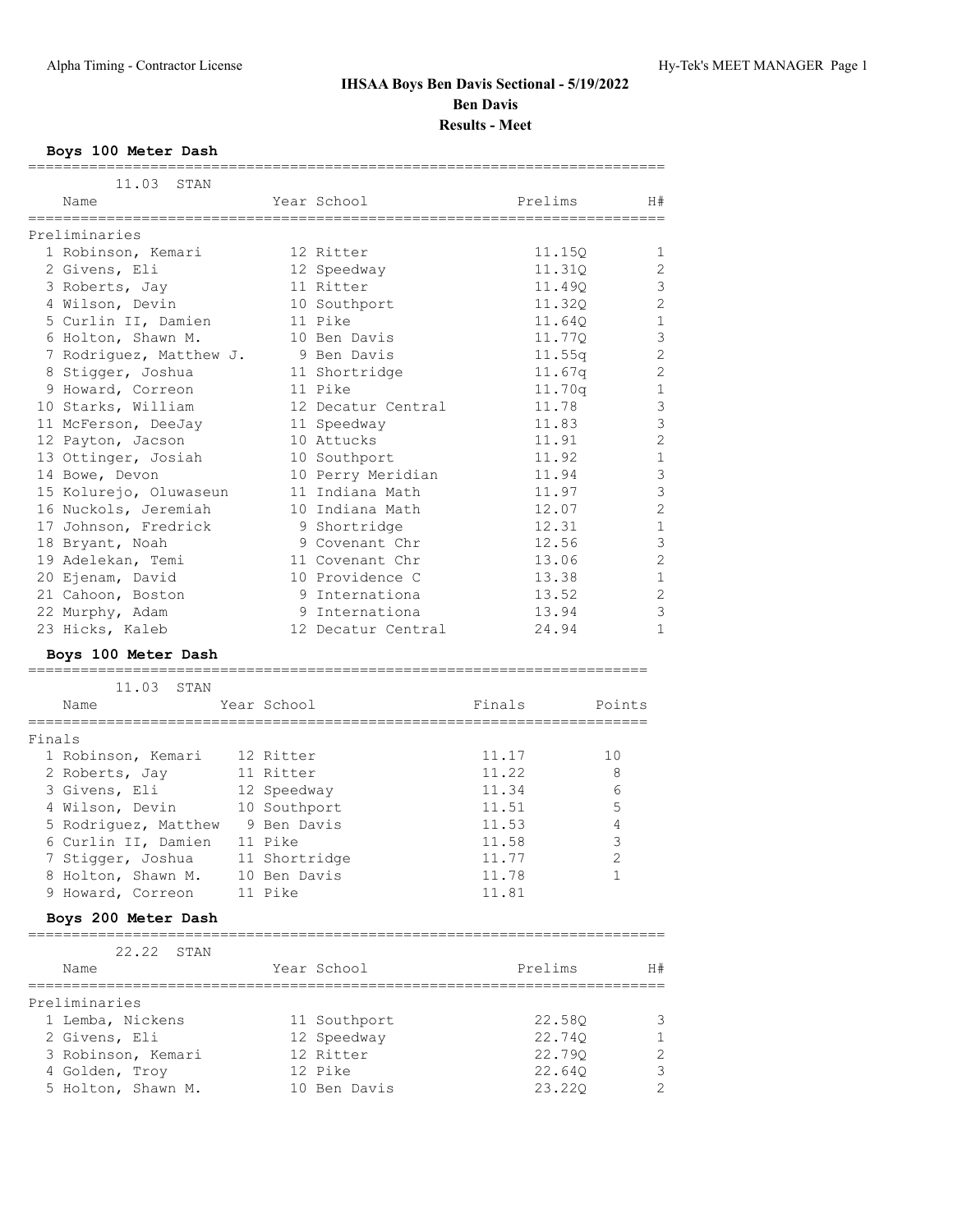### **....Boys 200 Meter Dash**

| 6 Smith, Micah                      | 12 Southport       | 23.270 | $\mathbf{1}$   |
|-------------------------------------|--------------------|--------|----------------|
| 7 Jackson, Kameron                  | 12 Pike            | 23.28q | $\mathbf{1}$   |
| 8 Rodriquez, Matthew J. 9 Ben Davis |                    | 23.46q | $\overline{2}$ |
| 9 Wilson, Troy                      | 11 Ritter          | 23.66q | 3              |
| 10 Nuckols, Jeremiah                | 10 Indiana Math    | 24.12  | 1              |
| 11 Cooke, Christian                 | 10 Speedway        | 24.14  | $\mathbf{1}$   |
| 12 Kolurejo, Oluwaseun              | 11 Indiana Math    | 24.33  | 3              |
| 13 Johnson, Fredrick                | 9 Shortridge       | 25.00  | $\mathbf{1}$   |
| 14 Meriwether, Damon                | 10 Decatur Central | 25.14  | 3              |
| 14 Bryant, Noah                     | 9 Covenant Chr     | 25.14  | 3              |
| 16 Flournoy, Malachi                | 11 Shortridge      | 25.56  | 3              |
| 17 Lange, Larenzo                   | 11 Attucks         | 25.75  | $\mathbf{1}$   |
| 18 Davis, Jayzon                    | 11 Attucks         | 26.04  | 2              |
| 19 White, Isaiah                    | 9 G Washington     | 26.58  | 3              |
| 20 Adelekan, Temi                   | 11 Covenant Chr    | 27.12  | 2              |
| 21 Ejenam, David                    | 10 Providence C    | 27.38  | $\mathbf{1}$   |
| 22 Sanchez, Jose                    | 11 Providence C    | 28.19  | 2              |

### **Boys 200 Meter Dash**

| 22.22<br>STAN      |              |        |        |
|--------------------|--------------|--------|--------|
| Name               | Year School  | Finals | Points |
|                    |              |        |        |
| Finals             |              |        |        |
| 1 Robinson, Kemari | 12 Ritter    | 22.55  | 1 O    |
| 2 Givens, Eli      | 12 Speedway  | 22.80  | 8      |
| 3 Lemba, Nickens   | 11 Southport | 22.91  | 6      |
| 4 Golden, Trov     | 12 Pike      | 23.14  | 5      |
| 5 Holton, Shawn M. | 10 Ben Davis | 23.64  | 4      |
| 6 Jackson, Kameron | 12 Pike      | 23.65  | 3      |
| 7 Wilson, Troy     | 11 Ritter    | 23.72  | 2      |
| 8 Smith, Micah     | 12 Southport | 24.21  |        |

### **Boys 400 Meter Dash**

#### ==========================================================================

| 49.35 STAN                        |                 |                  |                |                  |
|-----------------------------------|-----------------|------------------|----------------|------------------|
| Name                              | Year School     | Finals H# Points |                |                  |
| 1 Lemba, Nickens 11 Southport     |                 | 47.99 STAN       |                | $3 - 10$         |
| 2 Golden, Troy                    | 12 Pike         | 49.22 STAN       |                | $3 \quad 8$      |
| 3 Miller, Raif D. 12 Ben Davis    |                 | 50.21            |                | $3^{\circ}$<br>6 |
| 4 Dube, Richard 11 Perry Meridian |                 | 51.85            |                | $3^{\circ}$<br>5 |
| 5 Adenuga, Success 12 Ben Davis   |                 | 52.30            | 3 <sup>7</sup> | 4                |
| 6 Bennett, Cale                   | 11 Speedway     | 52.36            | 3 <sup>7</sup> | 3                |
| 7 Golden, Jackson                 | 12 Speedway     | 54.15            | $\overline{2}$ | $\overline{2}$   |
| 8 Owolabi, Anifowose              | 10 Indiana Math | 54.23            | $\overline{2}$ | $\mathbf{1}$     |
| 9 Sanders, Ricky 9 Southport      |                 | 54.79            | $\overline{2}$ |                  |
| 10 Guthrie, Tyler 11 Ritter       |                 | 55.16            | $\overline{2}$ |                  |
| 11 Watson, Antonio                | 11 Pike         | 55.86            | 3              |                  |
| 12 Gil, Michael 11 Perry Meridian |                 | 56.11            | $\mathfrak{D}$ |                  |
| 13 Brownridge, Robert             | 11 Ritter       | 57.06            | $\overline{2}$ |                  |
| 14 Oqunqbemi, Preciou             | 10 Indiana Math | 57.46            |                |                  |
| 15 Kassahun, Brukzer              | 10 Covenant Chr | 58.19            |                |                  |
| 16 Wiggins, Andreas 11 Shortridge |                 | 59.74            |                |                  |
| 17 Clark, Curtis                  | 10 Attucks      | 1:00.78          |                |                  |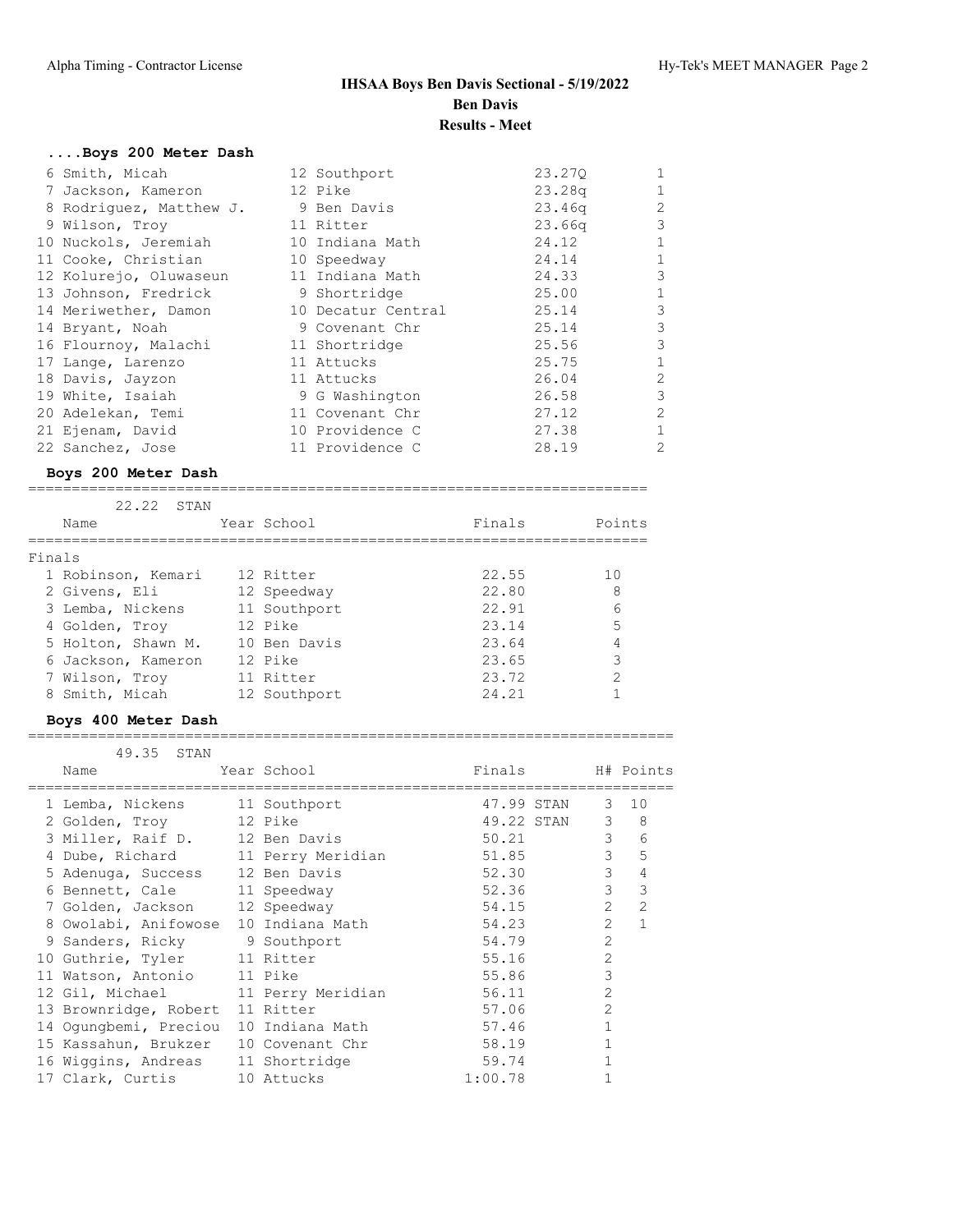### **....Boys 400 Meter Dash**

| 18 Ejenam, David   | 10 Providence C    | 1:00.87 |   |
|--------------------|--------------------|---------|---|
| 19 Howard, Lonnie  | 11 Attucks         | 1:01.42 |   |
| -- Haynes, Antonio | 12 Decatur Central | FS      | 3 |

### **Boys 800 Meter Run**

==========================================================================

| 1:55.62 STAN                                    |             |         |                       |             |
|-------------------------------------------------|-------------|---------|-----------------------|-------------|
| Name<br>;=================================      | Year School | Finals  |                       | H# Points   |
| 1 Cooper, Xavier 10 Pike                        |             | 2:03.30 | 2                     | 10          |
| $1:02.150$ $(1:02.150)$ $2:03.295$ $(1:01.145)$ |             |         |                       |             |
| 2 Arboneaux, Luca 12 Perry Meridian             |             | 2:04.16 | $\overline{2}$        | 8           |
| $1:01.392$ $(1:01.392)$ $2:04.152$ $(1:02.760)$ |             |         |                       |             |
| 3 Adesanya, David O. 11 Ben Davis               |             | 2:04.64 | 2                     | 6           |
| $1:01.041$ $(1:01.041)$ $2:04.632$ $(1:03.591)$ |             |         |                       |             |
| 4 Reichanadter, Clay 12 Covenant Chr            |             | 2:06.78 | $\overline{2}$        | 5           |
| $1:02.962$ $(1:02.962)$ $2:06.780$ $(1:03.818)$ |             |         |                       |             |
| 5 Gallardo Cortes, E 12 Perry Meridian          |             | 2:07.23 | $\overline{2}$        | 4           |
| $1:02.361$ $(1:02.361)$ $2:07.222$ $(1:04.861)$ |             |         |                       |             |
| 6 Torres, Isai 12 Decatur Central               |             | 2:08.88 | $\overline{2}$        | 3           |
| $1:03.486$ $(1:03.486)$ $2:08.873$ $(1:05.387)$ |             |         |                       |             |
| 7 Pittman, Charles X 10 Ben Davis               |             | 2:12.40 | $\overline{2}$        | 2           |
| $1:03.081$ $(1:03.081)$ $2:12.400$ $(1:09.319)$ |             |         |                       |             |
| 8 Gornik, Elijah 11 Pike                        |             | 2:13.40 | $\mathbf{2}^{\prime}$ | $\mathbf 1$ |
| $1:05.042$ $(1:05.042)$ $2:13.397$ $(1:08.355)$ |             |         |                       |             |
| 9 Cassell, Yoezer 11 Covenant Chr               |             | 2:14.16 | 2                     |             |
| $1:02.190$ $(1:02.190)$ $2:14.153$ $(1:11.963)$ |             |         |                       |             |
| 10 McNamara, Richard 11 Southport               |             | 2:16.76 | $\mathbf{2}$          |             |
| $1:04.342$ $(1:04.342)$ $2:16.758$ $(1:12.416)$ |             |         |                       |             |
| 11 Sanchez, Daniel 11 Southport                 |             | 2:18.36 | 2                     |             |
| $1:04.525$ $(1:04.525)$ $2:18.358$ $(1:13.833)$ |             |         |                       |             |
| 12 Williams, Allan 12 Shortridge                |             | 2:19.58 | 2                     |             |
| $1:06.318$ $(1:06.318)$ $2:19.577$ $(1:13.259)$ |             |         |                       |             |
| 13 Zehrung, Julian 12 Decatur Central           |             | 2:21.70 | $\mathbf{1}$          |             |
| $1:09.031$ $(1:09.031)$ $2:21.699$ $(1:12.668)$ |             |         |                       |             |
| 14 Closser, Andres 11 Ritter                    |             | 2:22.82 | 2                     |             |
| $1:08.013$ $(1:08.013)$ $2:22.819$ $(1:14.806)$ |             |         |                       |             |
| 15 Depriest, Amaiere 11 Indiana Math            |             | 2:23.93 | $\mathbf{1}$          |             |
| $1:12.299$ $(1:12.299)$ $2:23.928$ $(1:11.629)$ |             |         |                       |             |
| 16 Sandoval-Ramirez, 11 Ritter                  |             | 2:24.09 | $\overline{c}$        |             |
| $1:08.442$ $(1:08.442)$ $2:24.084$ $(1:15.642)$ |             |         |                       |             |
| 17 Flores, Fernando 10 Speedway                 |             | 2:25.78 | $\overline{c}$        |             |
| $1:08.299$ $(1:08.299)$ $2:25.776$ $(1:17.477)$ |             |         |                       |             |
| 18 Vidal, Luis 10 Indiana Math                  |             | 2:26.03 | $\mathbf{1}$          |             |
| $1:14.071$ $(1:14.071)$ $2:26.022$ $(1:11.951)$ |             |         |                       |             |
| 19 Wilson, Logan 10 Attucks                     |             | 2:26.62 | $\mathbf{1}$          |             |
| $1:13.637$ $(1:13.637)$ $2:26.620$ $(1:12.983)$ |             |         |                       |             |
| 20 Hunteman, Ethan 12 Speedway                  |             | 2:27.41 | $\mathbf{1}$          |             |
| $1:09.833$ $(1:09.833)$ $2:27.404$ $(1:17.571)$ |             |         |                       |             |
| 21 Cabanas, Juan 10 Providence C                |             | 2:51.41 | $\mathbf{1}$          |             |
| $1:22.805$ $(1:22.805)$ $2:51.408$ $(1:28.603)$ |             |         |                       |             |
| 22 Stockdale, Matthew 12 Attucks                |             | 3:06.26 | $\mathbf{1}$          |             |
| 1:32.428 (1:32.428) 3:06.251 (1:33.823)         |             |         |                       |             |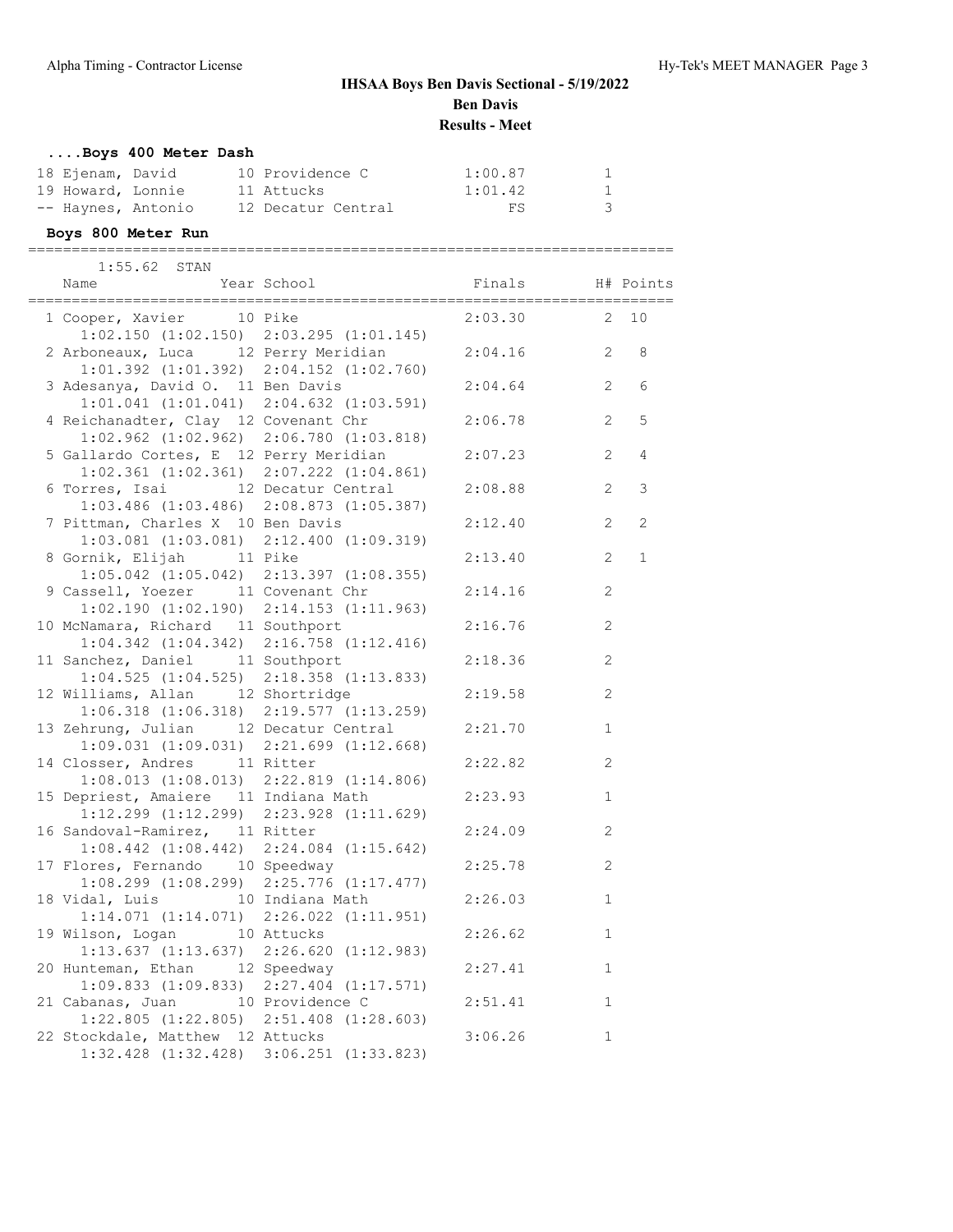### **Boys 1600 Meter Run**

| $4:18.42$ STAN                                                                                                                   |                                                                         |                                                                                                                                  |  |
|----------------------------------------------------------------------------------------------------------------------------------|-------------------------------------------------------------------------|----------------------------------------------------------------------------------------------------------------------------------|--|
| Name                                                                                                                             |                                                                         | Example 2011.<br>Finals Points Points Points Points Points Points Points Points Points Points Points Points Points Points Points |  |
|                                                                                                                                  |                                                                         |                                                                                                                                  |  |
| 1 Haggerty, Luke 10 Perry Meridian 4:34.56 10                                                                                    |                                                                         |                                                                                                                                  |  |
|                                                                                                                                  |                                                                         | $1:04.950$ $(1:04.950)$ $2:15.068$ $(1:10.118)$ $3:26.115$ $(1:11.047)$ $4:34.551$ $(1:08.436)$                                  |  |
| 2 Haggerty, James 10 Perry Meridian 4:35.77 8<br>1:05.077 (1:05.077) 2:15.283 (1:10.206) 3:26.521 (1:11.238) 4:35.768 (1:09.247) |                                                                         |                                                                                                                                  |  |
|                                                                                                                                  |                                                                         |                                                                                                                                  |  |
| 3 Reichanadter, Clay 12 Covenant Chr 4:41.27 6                                                                                   |                                                                         |                                                                                                                                  |  |
|                                                                                                                                  |                                                                         | $1:05.288$ (1:05.288) 2:16.754 (1:11.466) 3:29.357 (1:12.603) 4:41.268 (1:11.911)                                                |  |
| 4 Cuevas, Victor A. 11 Ben Davis                                                                                                 |                                                                         | $\sim$ 5<br>4:43.20                                                                                                              |  |
|                                                                                                                                  |                                                                         | $1:05.863$ (1:05.863) $2:16.509$ (1:10.646) $3:29.022$ (1:12.513) $4:43.193$ (1:14.171)                                          |  |
| 5 Gornik, Malachi 12 Pike                                                                                                        |                                                                         | $4:45.50$ 4                                                                                                                      |  |
|                                                                                                                                  |                                                                         | $1:05.437 (1:05.437) 2:15.945 (1:10.508) 3:31.875 (1:15.930) 4:45.494 (1:13.619)$                                                |  |
| 6 Smith, Matthias 9 Pike                                                                                                         |                                                                         | $4:49.13$ 3<br>1:05.702 (1:05.702) 2:16.559 (1:10.857) 3:31.667 (1:15.108) 4:49.125 (1:17.458)                                   |  |
| 7 McNamara, Richard 11 Southport                                                                                                 |                                                                         | $4:58.19$ 2                                                                                                                      |  |
|                                                                                                                                  |                                                                         | 1:05.646 (1:05.646) 1:08.059 (2.413) 2:20.515 (1:12.456) 4:58.181 (2:37.666)                                                     |  |
| 8 Doyle, Finan J. 9 Ben Davis                                                                                                    |                                                                         | $4:58.23$ 1                                                                                                                      |  |
|                                                                                                                                  |                                                                         | 1:06.104 (1:06.104) 2:20.913 (1:14.809) 3:43.399 (1:22.486) 4:58.226 (1:14.827)                                                  |  |
| 9 Sanchez, Daniel 11 Southport                                                                                                   |                                                                         |                                                                                                                                  |  |
|                                                                                                                                  |                                                                         | nchez, Daniel 11 Southport 5:00.26<br>1:07.378 (1:07.378) 2:25.362 (1:17.984) 3:45.829 (1:20.467) 5:00.254 (1:14.425)            |  |
|                                                                                                                                  |                                                                         |                                                                                                                                  |  |
| 10 Dorton, Andrew 12 Speedway 5:05.29<br>1:09.529 (1:09.529) 2:27.873 (1:18.344) 3:48.873 (1:21.000) 5:05.287 (1:16.414)         |                                                                         |                                                                                                                                  |  |
| 11 Clutinger, Alex 10 Speedway 5:07.94                                                                                           |                                                                         |                                                                                                                                  |  |
|                                                                                                                                  | 1:19.136 (1:19.136) 5:07.934 (3:48.798)                                 |                                                                                                                                  |  |
| 12 Sanchez, Jose 11 Providence C 5:08.15                                                                                         |                                                                         |                                                                                                                                  |  |
| 5:08.141(5:08.141)                                                                                                               |                                                                         |                                                                                                                                  |  |
| 5:08.141 (5:08.141)<br>13 Flores-Gaspar, Dav 11 Ritter                                                                           |                                                                         | 5:08.28                                                                                                                          |  |
|                                                                                                                                  | $2:29.698$ $(2:29.698)$ $5:08.275$ $(2:38.577)$                         |                                                                                                                                  |  |
| 14 Johnson, Terrell 9 Attucks                                                                                                    |                                                                         | 5:16.18                                                                                                                          |  |
|                                                                                                                                  |                                                                         | 1:12.258 (1:12.258) 2:33.234 (1:20.976) 3:56.623 (1:23.389) 5:16.173 (1:19.550)                                                  |  |
| 15 Macleod, Billy 10 Ritter                                                                                                      | 5:46.35                                                                 |                                                                                                                                  |  |
|                                                                                                                                  | $1:14.754$ $(1:14.754)$ $4:20.111$ $(3:05.357)$ $5:46.342$ $(1:26.231)$ |                                                                                                                                  |  |
| 16 Hohman, Jayden 9 Decatur Central 5:47.16                                                                                      |                                                                         |                                                                                                                                  |  |
|                                                                                                                                  | 2:52.177 (2:52.177) 4:24.494 (1:32.317) 5:47.158 (1:22.664)             |                                                                                                                                  |  |
| 17 Cabanas, Juan 10 Providence C 5:59.50<br>1:20.320 (1:20.320) 2:57.665 (1:37.345) 4:35.416 (1:37.751) 5:59.491 (1:24.075)      |                                                                         |                                                                                                                                  |  |
| 18 Webb, Cale 10 Decatur Central 5:59.99                                                                                         |                                                                         |                                                                                                                                  |  |
|                                                                                                                                  |                                                                         | $1:22.288$ (1:22.288) 2:59.424 (1:37.136) 4:37.270 (1:37.846) 5:59.984 (1:22.714)                                                |  |
|                                                                                                                                  |                                                                         |                                                                                                                                  |  |

### **Boys 3200 Meter Run**

=======================================================================

|  | $9:18.54$ STAN |                                                                                                  |             |          |                                                  |        |  |
|--|----------------|--------------------------------------------------------------------------------------------------|-------------|----------|--------------------------------------------------|--------|--|
|  | Name           |                                                                                                  | Year School | Finals   |                                                  | Points |  |
|  |                | 1 Haggerty, Luke 10 Perry Meridian                                                               |             | 10:05.65 | 10                                               |        |  |
|  |                | $1:12.983$ $(1:12.983)$ $2:28.408$ $(1:15.425)$                                                  |             |          | $3:45.811$ $(1:17.403)$ $5:02.139$ $(1:16.328)$  |        |  |
|  |                | $6:18.587$ $(1:16.448)$ $7:35.980$ $(1:17.393)$                                                  |             |          | $8:53.581$ $(1:17.601)$ $10:05.648$ $(1:12.067)$ |        |  |
|  |                | 2 Bosslet, Simon 10 Pike                                                                         |             | 10:16.30 |                                                  | 8      |  |
|  |                | $1:13.191$ $(1:13.191)$ $2:28.627$ $(1:15.436)$                                                  |             |          | $3:46.034$ $(1:17.407)$ $5:02.514$ $(1:16.480)$  |        |  |
|  |                | $6:19.637$ $(1:17.123)$ $7:39.222$ $(1:19.585)$                                                  |             |          | $9:00.871$ $(1:21.649)$ $10:16.292$ $(1:15.421)$ |        |  |
|  |                | 3 Hawkins, Jude 10 Pike                                                                          |             | 10:38.89 |                                                  | 6      |  |
|  |                | $1:13.748$ $(1:13.748)$ $2:31.932$ $(1:18.184)$ $3:53.226$ $(1:21.294)$ $5:14.584$ $(1:21.358)$  |             |          |                                                  |        |  |
|  |                | $6:38.545$ $(1:23.961)$ $8:01.624$ $(1:23.079)$ $9:24.405$ $(1:22.781)$ $10:38.883$ $(1:14.478)$ |             |          |                                                  |        |  |
|  |                |                                                                                                  |             |          |                                                  |        |  |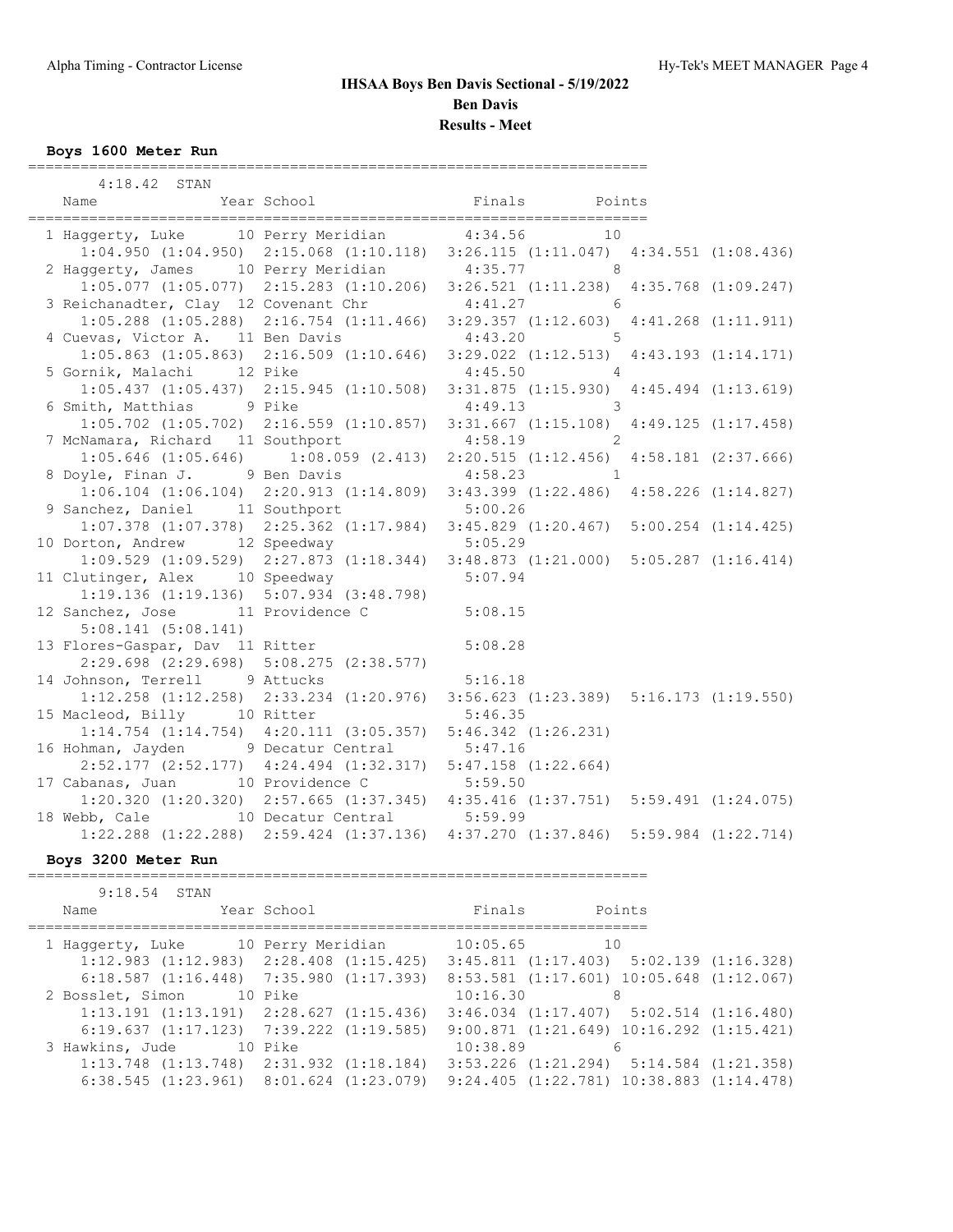### **....Boys 3200 Meter Run**

| 4 Corbin, Kyle 10 Perry Meridian 10:44.30 5                                             |  |  |
|-----------------------------------------------------------------------------------------|--|--|
| 1:14.158 (1:14.158) 2:32.616 (1:18.458) 3:53.708 (1:21.092) 5:14.555 (1:20.847)         |  |  |
| 6:38.430 (1:23.875) 8:01.973 (1:23.543) 9:24.917 (1:22.944) 10:44.293 (1:19.376)        |  |  |
| 5 Camacho, Daniel 11 Ben Davis 10:48.95 4                                               |  |  |
| 1:13.478 (1:13.478) 2:28.908 (1:15.430) 3:46.346 (1:17.438) 5:06.549 (1:20.203)         |  |  |
| $6:32.184$ (1:25.635) 8:02.473 (1:30.289) 9:31.105 (1:28.632) 10:48.944 (1:17.839)      |  |  |
| 6 Devening, Riley 12 Decatur Central 10:53.85 3                                         |  |  |
| $1:14.659$ (1:14.659) 2:32.451 (1:17.792) 3:52.892 (1:20.441) 5:14.795 (1:21.903)       |  |  |
| 6:38.304 (1:23.509) 8:03.695 (1:25.391) 9:29.813 (1:26.118) 10:53.846 (1:24.033)        |  |  |
| 7 Frederick, Rocco 9 Southport 10:57.04 2                                               |  |  |
| 1:14.431 (1:14.431) 2:32.236 (1:17.805) 3:53.490 (1:21.254) 5:15.203 (1:21.713)         |  |  |
| 6:39.258 (1:24.055) 8:05.196 (1:25.938) 9:32.609 (1:27.413) 10:57.032 (1:24.423)        |  |  |
| 8 Nwineewii, Godae B 10 Ben Davis 11:02.43 1                                            |  |  |
| 1:15.556 (1:15.556) 2:33.480 (1:17.924) 3:54.119 (1:20.639) 5:18.075 (1:23.956)         |  |  |
| 6:45.166 (1:27.091) 8:13.369 (1:28.203) 9:42.609 (1:29.240) 11:02.422 (1:19.813)        |  |  |
| 9 Anderson, Aaron 11 Ritter 11:07.31                                                    |  |  |
| 1:19.513 (1:19.513) 2:43.858 (1:24.345) 4:06.991 (1:23.133) 5:32.650 (1:25.659)         |  |  |
| 6:57.682 (1:25.032) 8:24.172 (1:26.490) 9:50.160 (1:25.988) 11:07.305 (1:17.145)        |  |  |
| 10 Clutinger, Alex 10 Speedway 11:11.78                                                 |  |  |
| 1:20.461 (1:20.461) 2:43.379 (1:22.918) 4:05.964 (1:22.585) 5:29.832 (1:23.868)         |  |  |
| $6:55.427$ (1:25.595) $8:23.867$ (1:28.440) $9:51.075$ (1:27.208) 11:11.772 (1:20.697)  |  |  |
| 11 Dorton, Andrew 12 Speedway 11:49.30                                                  |  |  |
| 1:21.072 (1:21.072) 2:45.542 (1:24.470) 4:13.411 (1:27.869) 5:41.794 (1:28.383)         |  |  |
| 7:13.228 (1:31.434) 8:45.102 (1:31.874) 10:18.745 (1:33.643) 11:49.297 (1:30.552)       |  |  |
| 12 Helton, Michael 10 Decatur Central 11:59.81                                          |  |  |
| $1:20.659$ (1:20.659) $2:45.228$ (1:24.569) $4:13.115$ (1:27.887) $5:43.747$ (1:30.632) |  |  |
| 7:16.400 (1:32.653) 8:51.882 (1:35.482) 10:27.438 (1:35.556) 11:59.805 (1:32.367)       |  |  |
| 13 Green, Devyon 9 Southport 12:34.72                                                   |  |  |
| $1:19.675$ (1:19.675) $2:46.087$ (1:26.412) $4:12.735$ (1:26.648) $5:41.513$ (1:28.778) |  |  |
| 7:14.551 (1:33.038) 8:59.913 (1:45.362) 10:46.168 (1:46.255) 12:34.716 (1:48.548)       |  |  |
| 14 Jimenez, Yahir 11 Providence C 13:37.98                                              |  |  |
| 1:20.997 (1:20.997) 2:46.934 (1:25.937) 4:23.335 (1:36.401) 6:06.656 (1:43.321)         |  |  |
| 7:50.973 (1:44.317) 9:45.698 (1:54.725) 11:42.540 (1:56.842) 13:37.975 (1:55.435)       |  |  |

#### **Boys 110 Meter Hurdles**

| 14.76<br>STAN         |                    |         |                |
|-----------------------|--------------------|---------|----------------|
| Name                  | Year School        | Prelims | H#             |
| Preliminaries         |                    |         |                |
|                       |                    |         |                |
| 1 Carnell, David      | 10 Ben Davis       | 16.100  | 2              |
| 1 West, Graham R.     | 11 Ben Davis       | 16.100  |                |
| 3 Wright, Sai'en      | 11 Perry Meridian  | 16.590  | 2              |
| 4 Paige, Quindarus    | 11 Pike            | 16.860  |                |
| 5 McClellan, Emory    | 11 Southport       | 16.73q  | 2              |
| 6 Roberson, Ashton    | 12 Ritter          | 17.08q  |                |
| 7 Romine, Joshua      | 10 Perry Meridian  | 17.39q  | $\overline{2}$ |
| 8 Hedrick, Ethan      | 11 Speedway        | 17.44q  |                |
| 9 Young, Stewart      | 10 Southport       | 18.61q  | 1              |
| 10 Dixson, Dominique  | 11 Pike            | 18.85   | $\overline{2}$ |
| 11 Sears, Presley     | 10 Speedway        | 19.51   | $\overline{2}$ |
| 12 Rybecki, Nicolia   | 12 Decatur Central | 20.33   | $\overline{2}$ |
| 13 Cahoon, Evan       | 11 Internationa    | 21.21   | 1              |
| 14 Spence Jr., Curtis | 9 Indiana Math     | 21.30   |                |
| 15 Vidal, Luis        | 10 Indiana Math    | 23.80   |                |

=========================================================================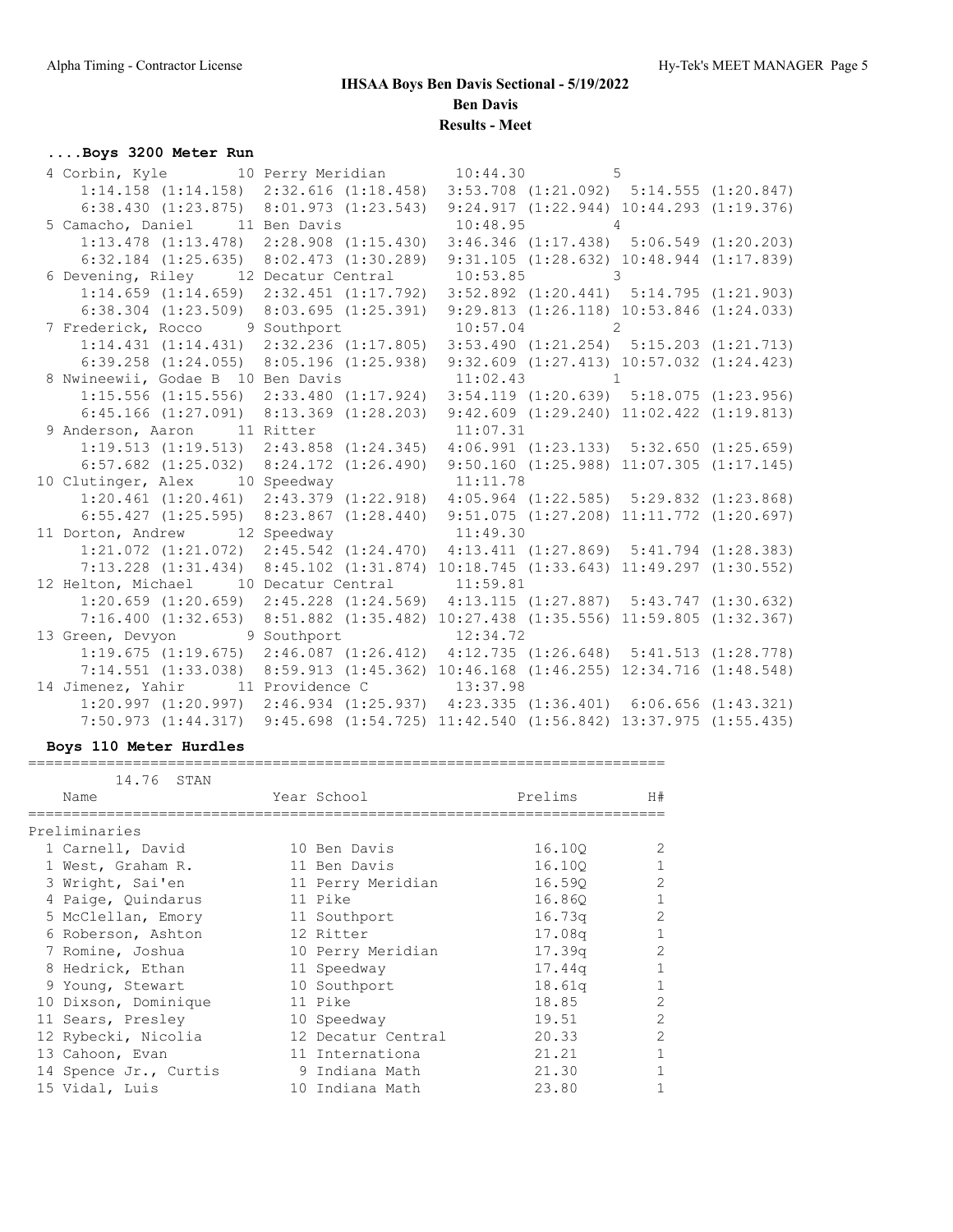### **....Boys 110 Meter Hurdles** -- Jackson, Robert 11 Ritter 11 FS FS 1 **Boys 110 Meter Hurdles** ======================================================================= 14.76 STAN Name Year School Pinals Points ======================================================================= Finals 1 Carnell, David 10 Ben Davis 15.35 9 15.3474 1 West, Graham R. 11 Ben Davis 15.35 9 15.3414 3 Wright, Sai'en 11 Perry Meridian 15.71 6 4 Paige, Quindarus 11 Pike 16.21 5 5 McClellan, Emory 11 Southport 16.34 4 6 Roberson, Ashton 12 Ritter 16.67 3 7 Hedrick, Ethan 11 Speedway 16.92 2 8 Romine, Joshua 10 Perry Meridian 17.50 1 9 Young, Stewart 10 Southport 18.57 **Boys 300 Meter Hurdles** ========================================================================== 39.31 STAN Name Year School Finals H# Points ========================================================================== 1 West, Graham R. 11 Ben Davis 41.68 2 10 2 Fairer, David J. 11 Ben Davis 41.69 2 8 3 Jackson, Robert 11 Ritter 43.24 2 6 4 McClellan, Emory 11 Southport 43.32 2 5 5 Wright, Sai'en 11 Perry Meridian 44.66 2 4 6 Knight, Dagan 12 Perry Meridian 45.23 1 3 7 Dixson, Dominique 11 Pike 45.75 2 2 8 Guthrie, Chase 10 Ritter 10 16.01 2 1 9 Young, Stewart 10 Southport 46.47 1 10 Golden, Nick and 9 Speedway 1 and 47.23 1 and 47.23 1 and 47.23 1 and 47.23 1 and 47.23 1 and 47.23 1 and 47.23 1 and 47.23 1 and 47.23 1 and 47.23 1 and 47.23 1 and 47.23 1 and 47.23 1 and 47.23 1 and 47.23 1 and 47.23 11 Rybecki, Nicolia 12 Decatur Central 19.49 1 12 Hedrick, Ethan 11 Speedway 12 Hedrick, 2 13 Clark, Curtis 10 Attucks 52.06 1 14 Woods, Shaheem 10 Attucks 54.62 1 15 Spence Jr., Curtis 9 Indiana Math 56.66 1 **Boys 4x100 Meter Relay** ========================================================================== 42.55 STAN School **Finals** H# Points ========================================================================== 1 Decatur Central 43.85 2 10 1) Hicks, Keenan 12 2) Haynes, Antonio 12 3) Meriwether, Damon 10 4) Starks, William 12 5) Diallo, Chaikou 12 (6) Hicks, Kaleb 12 7) Joseph, Kerry 8) 2 Pike 44.03 2 8 1) Jackson, Kameron 12 2) De Vega Jr, Carlos 12 3) Davis, Elijah 11 4) Howard, Correon 11 5) Camara, Frigui 12 6) Myrick, Chaelon 12 7) Curlin II, Damien 11 (8)

3 Southport 44.05 2 6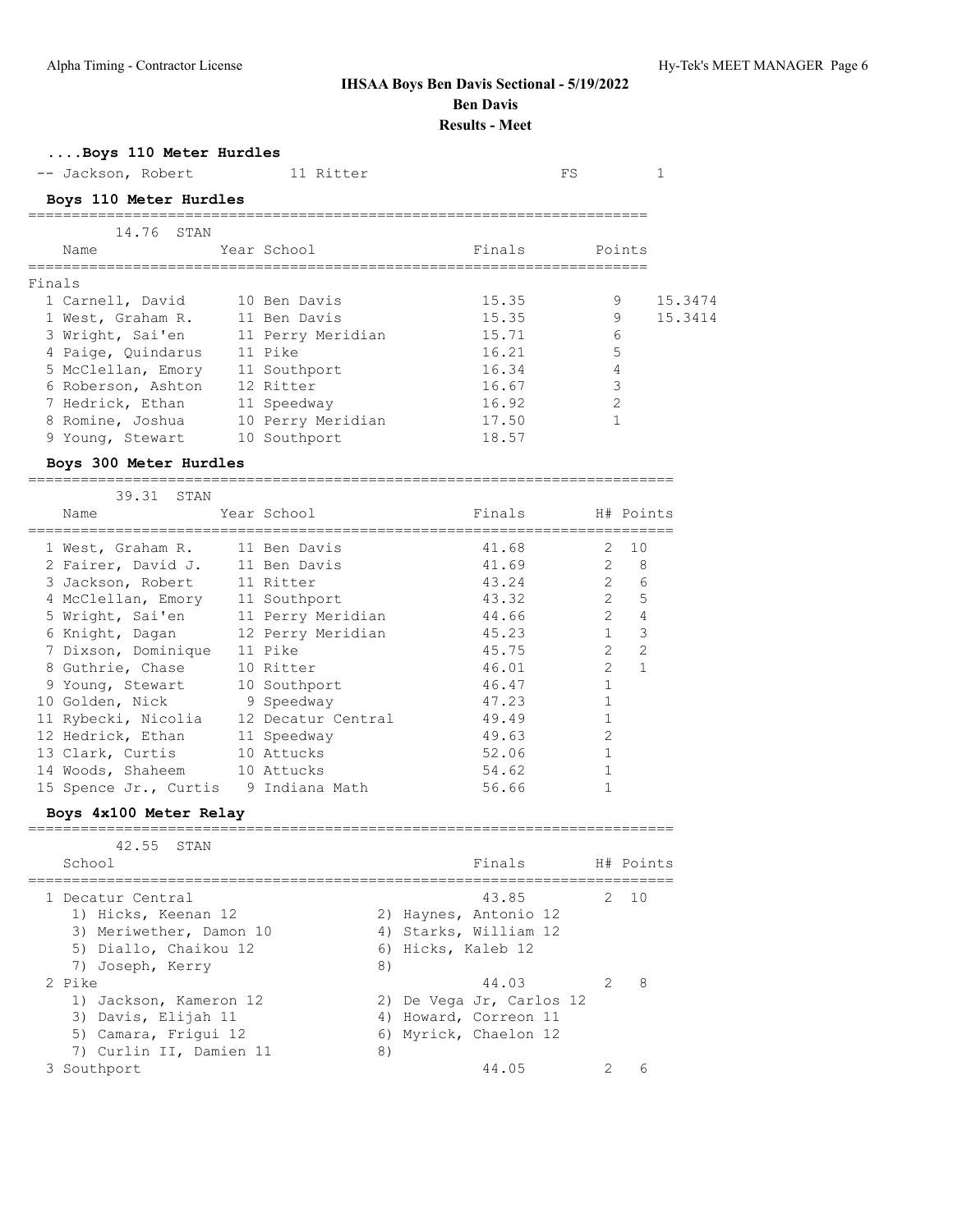### **....Boys 4x100 Meter Relay**

 1) Ottinger, Josiah 10 2) Wilson, Devin 10 3) Smith, Micah 12 4) Beatty, Mark 11 5) McClellan, Emory 11 6) Lian, Van 12 7) Hall, Nolan 12 8) Piatt, Mason 12 4 Ben Davis 44.34 2 5 1) Holton, Shawn M. 10 2) Adenuga, Success 12 3) Burns III, Robert L. 9 4) Rodriguez, Matthew J. 9 5) Price, Alijah A. 9 6) Fairer, David J. 11 7) West, Graham R. 11 8) Skibinski, Zane C. 10 5 Indianapolis Cardinal Ritter 45.39 2 4 1) Knutson, Max 11 2) Wilson, Troy 11 3) Roberts, Jay 11 4) Robinson, Kemari 12 5) Roberson, Ashton 12 6) Jackson, Robert 11 7) Walcott, Jaylen 10 8) 6 Indiana Math & Science Academy 45.87 1 3 1) Nuckols, Jeremiah 10 2) Kolurejo, Oluwaseun 11 3) Ogungbemi, Precious 10 4) Owolabi, Anifowose 10 5) Depriest, Amaiere 11 (6) Vidal, Luis 10 7 Perry Meridian 45.89 2 2 1) Hunter, Jonathan 9 2) Kegbeh, Philip 12 3) Bowe, Devon 10 4) Wright, Sai'en 11 5) Hon, Byron 9 6) Needam, Isaiah 10 8 Indianapolis Crispus Attucks 46.32 2 1 1) Lange, Larenzo 11 2) Johnon, Adrien 11 3) Payton, Jacson 10 4) Davis, Jayzon 11 5) Woods, Shaheem 10 6) 9 Indianapolis Shortridge 46.45 1 1) Stigger, Joshua 11 2) Allison, Kyrell 12 3) Johnson, Fredrick 9 4) Powell, Ethan 11 5) 6) Diallo, Elias 11 10 Speedway 46.53 2 1) Cooke, Christian 10 2) McFerson, DeeJay 11 3) Givens, Eli 12 (4) Robledo, Angel 12 5) Golden, Jackson 12 (6) 11 Indianapolis George Washington 1 1 18.23 1 1) Stewart, Jakobi 9 2) Burke, Hayden 9 3) McCurtis, Corey 9 4) Mena, Tayron 9 12 Covenant Christian (Indpls) 49.37 1 1) Adelekan, Temi 11 2) Bryant, Noah 9 3) Dowdell, Jeremiah 9 4) Wilhelmus, Burke 12 5) 6) Kassahun, Brukzer 10

#### **Boys 4x400 Meter Relay**

========================================================================== 3:21.83 STAN School **Finals** H# Points ========================================================================== 1 Ben Davis 3:25.80 2 10 1) Miller, Raif D. 12 2) White, Isaac J. 9 3) Adenuga, Success 12 4) Holton, Shawn M. 10 5) Crenshaw Jr, David A. 9 (6) White, Mark A. 10 7) West, Graham R. 11 8) Rodriguez, Matthew J. 9 2 Southport 2 3:27.12 2 8 1) Lemba, Nickens 11 2) Wilson, Devin 10 3) Smith, Micah 12 4) Piatt, Mason 12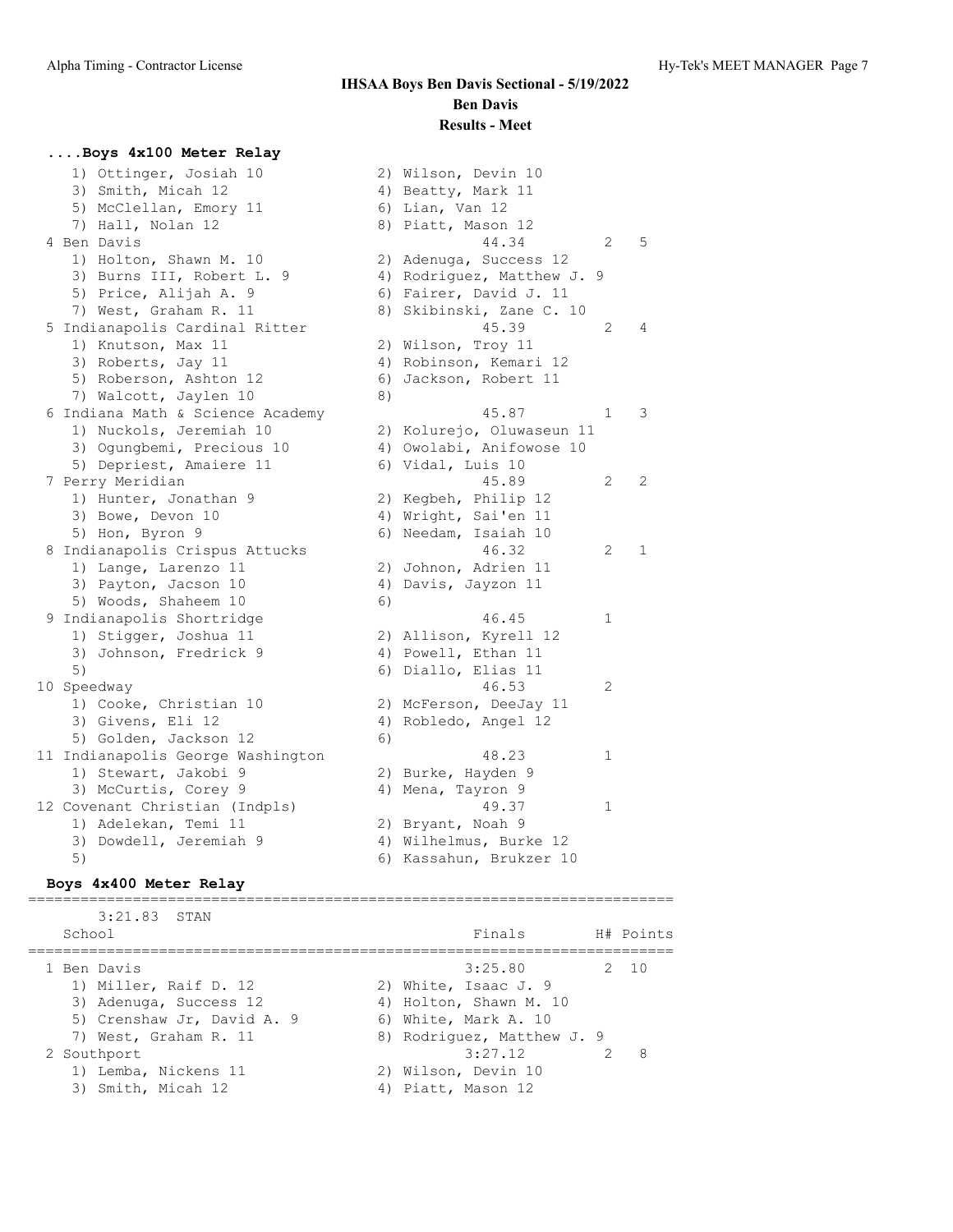### **....Boys 4x400 Meter Relay**

| 5) McClellan, Emory 11            |    | 6) Sanders, Ricky 9                |                     |  |
|-----------------------------------|----|------------------------------------|---------------------|--|
| 7) McNamara, Richard 11           |    | 8) Hall, Nolan 12                  |                     |  |
| 3 Pike                            |    | 3:38.08                            | 6<br>2              |  |
| 1) Myrick, Chaelon 12             |    | 2) Watson, Antonio 11              |                     |  |
| 3) Cooper, Xavier 10              |    | 4) Golden, Troy 12                 |                     |  |
| 5) Howard, Correon 11             |    | 6) Jackson, Kameron 12             |                     |  |
| 7) Curlin II, Damien 11           |    | 8) Sunil Jr., Danial 9             |                     |  |
| 4 Perry Meridian                  |    | 3:41.59                            | $\overline{2}$<br>5 |  |
| 1) Stalnaker II, James 12         |    | 2) Dube, Richard 11                |                     |  |
| 3) Anteau, Trey 12                |    | 4) Gil, Michael 11                 |                     |  |
| 5) Arboneaux, Luca 12             |    | 6) Gallardo Cortes, Erick 12       |                     |  |
| 5 Covenant Christian (Indpls)     |    | 3:47.91                            | 2<br>4              |  |
| 1) McKissick, Archie 12           |    | 2) Cassell, Yoezer 11              |                     |  |
| 3) Kassahun, Brukzer 10           |    | 4) Manning, Aaron 11               |                     |  |
| 5) Dowdell, Jeremiah 9            |    | 6) Reichanadter, Clayton 12        |                     |  |
| 7) Bryant, Noah 9                 | 8) |                                    |                     |  |
| 6 Speedway                        |    | 3:50.13                            | 3<br>2              |  |
| 1) Diallo, Boubacar 12            |    | 2) Golden, Jackson 12              |                     |  |
| 3) Robledo, Angel 12              |    | 4) Flores, Fernando 10             |                     |  |
| 5) Bennett, Cale 11               |    | 6) Givens, Eli 12                  |                     |  |
| 7 Decatur Central                 |    | 3:51.41                            | 2<br>2              |  |
| 1) Torres, Isai 12                |    | 2) Haynes, Antonio 12              |                     |  |
| 3) Rybecki, Nicolia 12            |    | 4) Hohman, Jayden 9                |                     |  |
| 5) Starks, William 12             |    | 6) Joseph, Kerry                   |                     |  |
| 7) Hicks, Keenan 12               | 8) |                                    |                     |  |
| 8 Indianapolis Cardinal Ritter    |    | 3:56.12                            | 1<br>2              |  |
| 1) Brownridge, Robert 11          |    | 2) Guthrie, Chase 10               |                     |  |
| 3) Guthrie, Tyler 11              |    | 4) Jackson, Robert 11              |                     |  |
| 5) Walcott, Jaylen 10             |    | 6) Nebout, Yanis 11                |                     |  |
| 7) Closser, Andres 11             | 8) |                                    |                     |  |
| 9 Indianapolis Crispus Attucks    |    | 3:58.10                            | 1                   |  |
| 1) Howard, Lonnie 11              |    | 2) Lange, Larenzo 11               |                     |  |
| 3) Cole, Ricky 10                 |    | 4) Johnon, Adrien 11               |                     |  |
| 5) Clark, Curtis 10               |    | 6) Wilson, Logan 10                |                     |  |
| 7) Davis, Jayzon 11               |    | 8) Woods, Shaheem 10               |                     |  |
| 10 Indiana Math & Science Academy |    | 4:04.70                            | 1                   |  |
| 1) Nuckols, Jeremiah 10           |    | 2) Depriest, Amaiere 11            |                     |  |
| 3) Vidal, Luis 10                 |    | 4) Ogungbemi, Precious 10          |                     |  |
| 5) Owolabi, Anifowose 10          |    | 6) Oliver, Jeremiah 10             |                     |  |
| 11 Indianapolis Shortridge        |    | 4:08.64                            | 1                   |  |
| 1) Calderon-Concepion, Jafet 11   |    | 2) Ramirez, Daniel 12              |                     |  |
| 3) James, Adam 9                  |    | 4) Early, Trequan 11               |                     |  |
| 5) Williams, Allan 12             |    | 6) Flournoy, Malachi 11            |                     |  |
| 7) Wiggins, Andreas 11            |    | 8) Calderon-Concepion, Yosgarth 12 |                     |  |

#### **Boys 4x800 Meter Relay**

======================================================================= 7:58.67 STAN School **Finals** Points ======================================================================= 1 Perry Meridian 2012 10 2012 11:00 12:23.51 10 1) Arboneaux, Luca 12 2) Haggerty, James 10 3) Laux, Anthony 11 4) Gallardo Cortes, Erick 12 5) Dial, Ryan 11 6) Corbin, Kyle 10 7) Dial, Alec 9 8) Hunt, Jude 10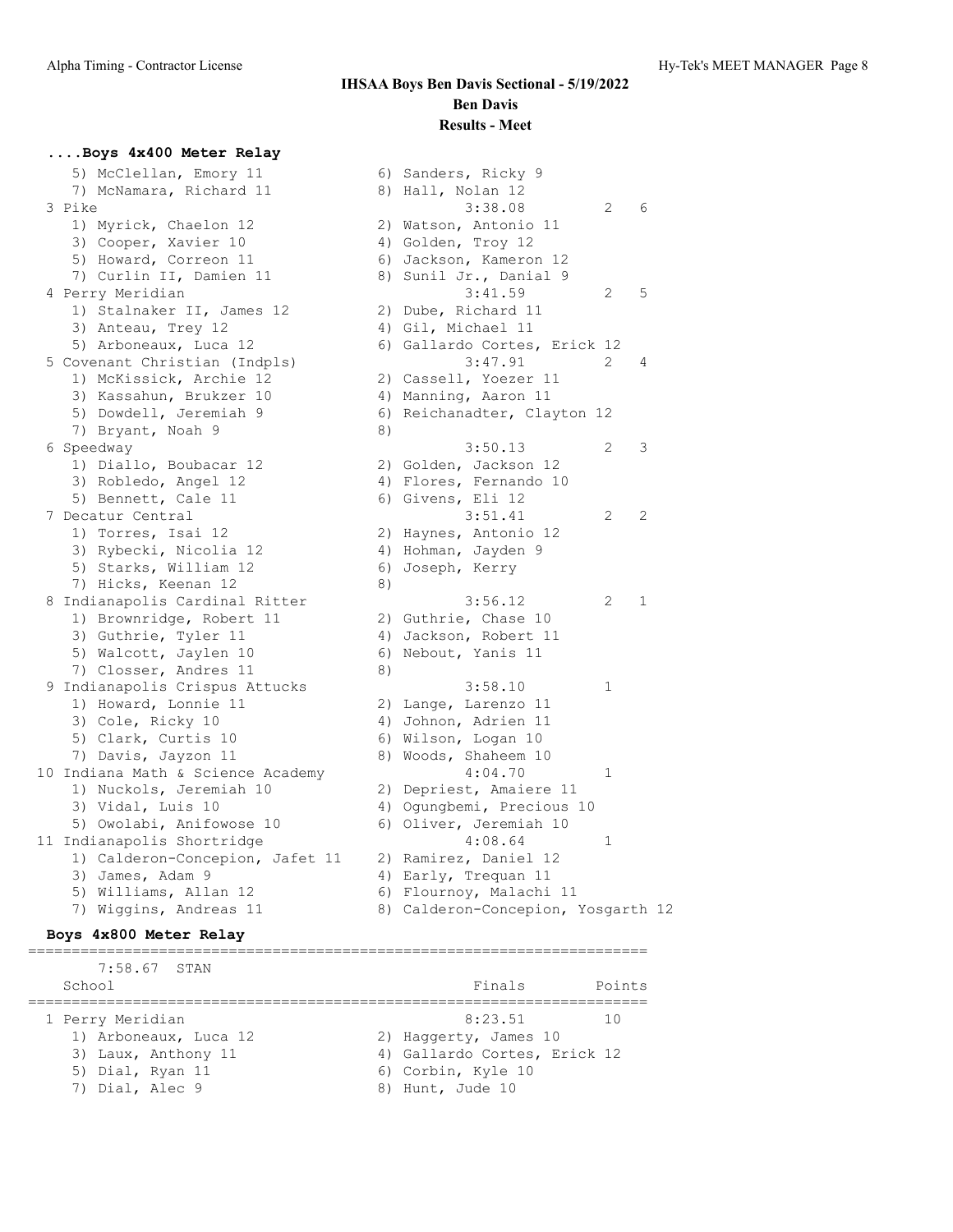### **....Boys 4x800 Meter Relay**

|      | 2 Covenant Christian (Indpls)  |    | 8:27.84                          | 8              |
|------|--------------------------------|----|----------------------------------|----------------|
|      | 1) Cassell, Yoezer 11          |    | 2) McKissick, Archie 12          |                |
|      | 3) Manning, Aaron 11           |    | 4) Reichanadter, Clayton 12      |                |
|      | 5) Wilhelmus, Burke 12         |    | 6) Kassahun, Brukzer 10          |                |
|      | 7) McNeil, Henry 10            | 8) |                                  |                |
|      | 3 Pike                         |    | 8:31.88                          | 6              |
|      | 1) Smith, Matthias 9           |    | 2) Fleck, Evan 11                |                |
|      | 3) Cooper, Xavier 10           |    | 4) Bosslet, Simon 10             |                |
|      | 5) Gornik, Malachi 12          |    | 6) Day, Jeremiah 11              |                |
|      | 7) Gornik, Ezekiel 9           |    | 8) Gornik, Elijah 11             |                |
|      | 4 Ben Davis                    |    | 8:40.75                          | 5              |
|      | 1) Mims, Elliott D. 11         |    | 2) Pittman, Charles X. 10        |                |
|      | 3) Paglia, Tatum J. 10         |    | 4) Adesanya, David O. 11         |                |
|      | 5) Camacho, Daniel 11          |    | 6) Kwizera, Alexis 11            |                |
|      | 7) Cuevas, Victor A. 11        |    | 8) Doyle, Finan J. 9             |                |
|      | 5 Southport                    |    | 9:08.34                          | 4              |
|      | 1) McNamara, Richard 11        |    | 2) Percifield, Tanner 11         |                |
|      | 3) Green, Devyon 9             |    | 4) Mayer, Sam 11                 |                |
|      | 5) Frederick, Rocco 9          | 6) |                                  |                |
|      | 6 Decatur Central              |    | 9:08.47                          | 3              |
|      | 1) Torres, Isai 12             |    | 2) Zehrung, Julian 12            |                |
|      | 3) Zehrung, Demitri 12         |    | 4) Hohman, Jayden 9              |                |
|      | 7 Indianapolis Cardinal Ritter |    | 9:22.43                          | $\mathfrak{D}$ |
|      | 1) Flores-Gaspar, David 11     |    | 2) Sandoval-Ramirez, Fernando 11 |                |
|      | 3) Closser, Andres 11          |    | 4) Anderson, Aaron 11            |                |
|      | 5) Adame, Pedro 11             | 6) | Macleod, Billy 10                |                |
|      | 7) Brownridge, Robert 11       | 8) |                                  |                |
|      | 8 Indianapolis Crispus Attucks |    | 10:33.74                         | 1              |
|      | 1) Johnson, Terrell 9          |    | 2) Stockdale, Matthew 12         |                |
|      | 3) Clark, Curtis 10            | 4) | Johnon, Adrien 11                |                |
| $--$ | Speedway                       |    | DO                               |                |
|      | 1) Clutinger, Alex 10          |    | 2) Dorton, Andrew 12             |                |
|      | 3) Flores, Fernando 10         |    | 4) Hunteman, Ethan 12            |                |
|      | 5) Golden, Nick 9              | 6) |                                  |                |

### **Boys High Jump**

| $6 - 05.00$ STAN                                              |                |                    |              |        |
|---------------------------------------------------------------|----------------|--------------------|--------------|--------|
| Name                                                          |                | Year School        | Finals       | Points |
| 1 Davis, Elijah<br>$5 - 08$ $5 - 10$ $6 - 00$ $6 - 01$        | 11 Pike        |                    | $6 - 00.00$  | 10     |
| P<br>O XO<br>2 Nwosisi, Onye 12 Ritter                        | $\overline{P}$ |                    | $5 - 10.00$  | 8      |
| $5 - 08$ $5 - 10$ $6 - 00$<br>XO XXX<br>$\cap$                |                |                    |              |        |
| 3 Andrews, Mitchel<br>$5 - 08$ $5 - 10$ $6 - 00$<br>O XXO XXX |                | 12 Ritter          | $J5 - 10.00$ | 6      |
| 4 James, Jacob<br>$5 - 08$ $5 - 10$ $6 - 00$<br>XXO XXO XXX   |                | 12 Decatur Central | $J5 - 10.00$ | 5      |
| 5 Williams, Nathenua 10 Ben Davis<br>$5 - 08$ $5 - 10$<br>XXX |                |                    | $5 - 08.00$  | 3.50   |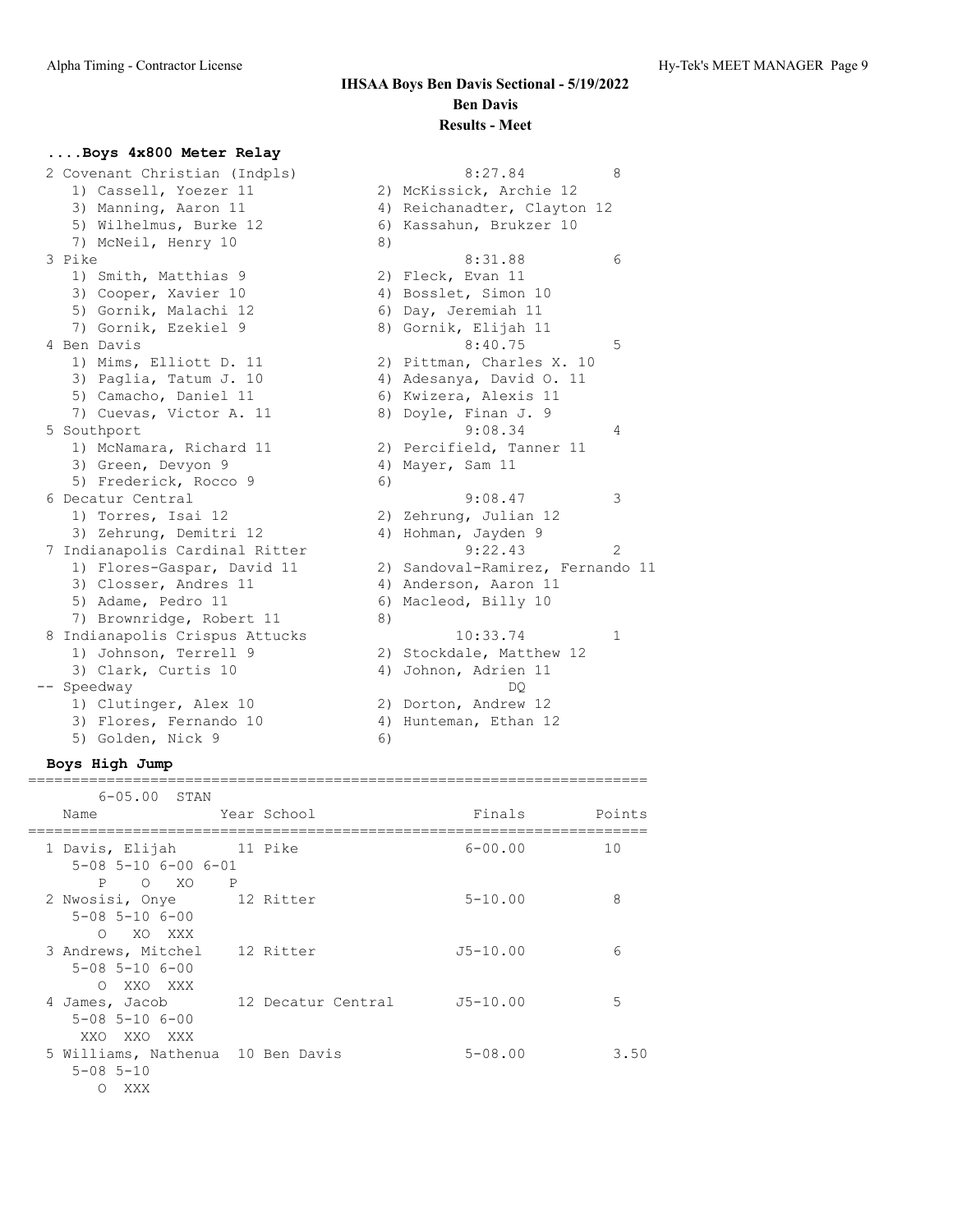| Boys High Jump                                                |                   |              |                |
|---------------------------------------------------------------|-------------------|--------------|----------------|
| 5 Lian, Van<br>$5 - 08$ $5 - 10$<br>O XXX                     | 12 Southport      | $5 - 08.00$  | 3.50           |
| 7 Miller, Raif D. 12 Ben Davis<br>$5 - 08$ $5 - 10$<br>XO XXX |                   | $J5 - 08.00$ | $\overline{2}$ |
| -- Ottinger, Josiah 10 Southport<br>$5 - 08$<br>XXX           |                   | NH.          |                |
| -- Wachter, Drew<br>$5 - 08$<br>XXX                           | 11 Speedway       | NH           |                |
| -- Smith, Jackson<br>$5 - 08$<br><b>XXX</b>                   | 12 Speedway       | NH.          |                |
| -- Beaman, Daniel 10 Internationa<br>$5 - 08$<br>XXX          |                   | NH           |                |
| -- Diallo, Elias 11 Shortridge<br>$5 - 08$<br>XXX             |                   | NH           |                |
| -- Dube, Richard<br>$5 - 08$<br>XXX                           | 11 Perry Meridian | NH.          |                |
| -- Knight, Dagan 12 Perry Meridian<br>$5 - 08$<br>XXX         |                   | NH           |                |
| -- Pye, Davun<br>$5 - 08$<br>XXX                              | 11 Pike           | NH.          | Α              |

### **Boys Pole Vault**

| 14-06.00 STAN                                                                           |                |                 |        |                                                                                                                                                                                                                                   |     |                                                                                      |    |
|-----------------------------------------------------------------------------------------|----------------|-----------------|--------|-----------------------------------------------------------------------------------------------------------------------------------------------------------------------------------------------------------------------------------|-----|--------------------------------------------------------------------------------------|----|
| Name                                                                                    |                | External School |        |                                                                                                                                                                                                                                   |     | Finals Points                                                                        |    |
| 1 Andrews, Mitchel 12 Ritter<br>P P P P P P O                                           |                |                 |        |                                                                                                                                                                                                                                   |     | $12 - 06.00$<br>8-06 9-00 9-06 10-00 10-06 11-00 11-06 12-00 12-06 13-00<br>O XO XXX | 10 |
| 8-06 9-00 9-06 10-00 10-06 11-00 11-06<br>P P P O XO                                    |                |                 |        | and the control of the state of the state of the state of the state of the state of the state of the state of t<br>The state of the state of the state of the state of the state of the state of the state of the state of the st |     | 2 Taylor, Keywuan 11 Perry Meridian 11-00.00                                         | 8  |
| 3 Jackson, Kameron 12 Pike<br>8-06 9-00 9-06 10-00 10-06 11-00 11-06<br>P P P XXO O XXO |                |                 |        |                                                                                                                                                                                                                                   | XXX | $J11 - 00.00$                                                                        | 6  |
| 4 Sanders, Ricky 9 Southport<br>8-06 9-00 9-06 10-00 10-06 11-00<br>XO.<br>XO X         | $\circ$        | XO.             |        | XO XXX                                                                                                                                                                                                                            |     | $10 - 06.00$                                                                         | 5  |
| 5 Skibinski, Zane C. 10 Ben Davis<br>8-06 9-00 9-06 10-00 10-06<br>P<br>P               | $\overline{O}$ |                 | XO XXX |                                                                                                                                                                                                                                   |     | $10 - 00.00$                                                                         | 4  |
| 6 Knight, Stokes 10 Perry Meridian<br>$8 - 069 - 009 - 0610 - 0010 - 06$<br>XXO<br>XXO  |                | O XXO XXX       |        |                                                                                                                                                                                                                                   |     | $J10-00.00$                                                                          | 3  |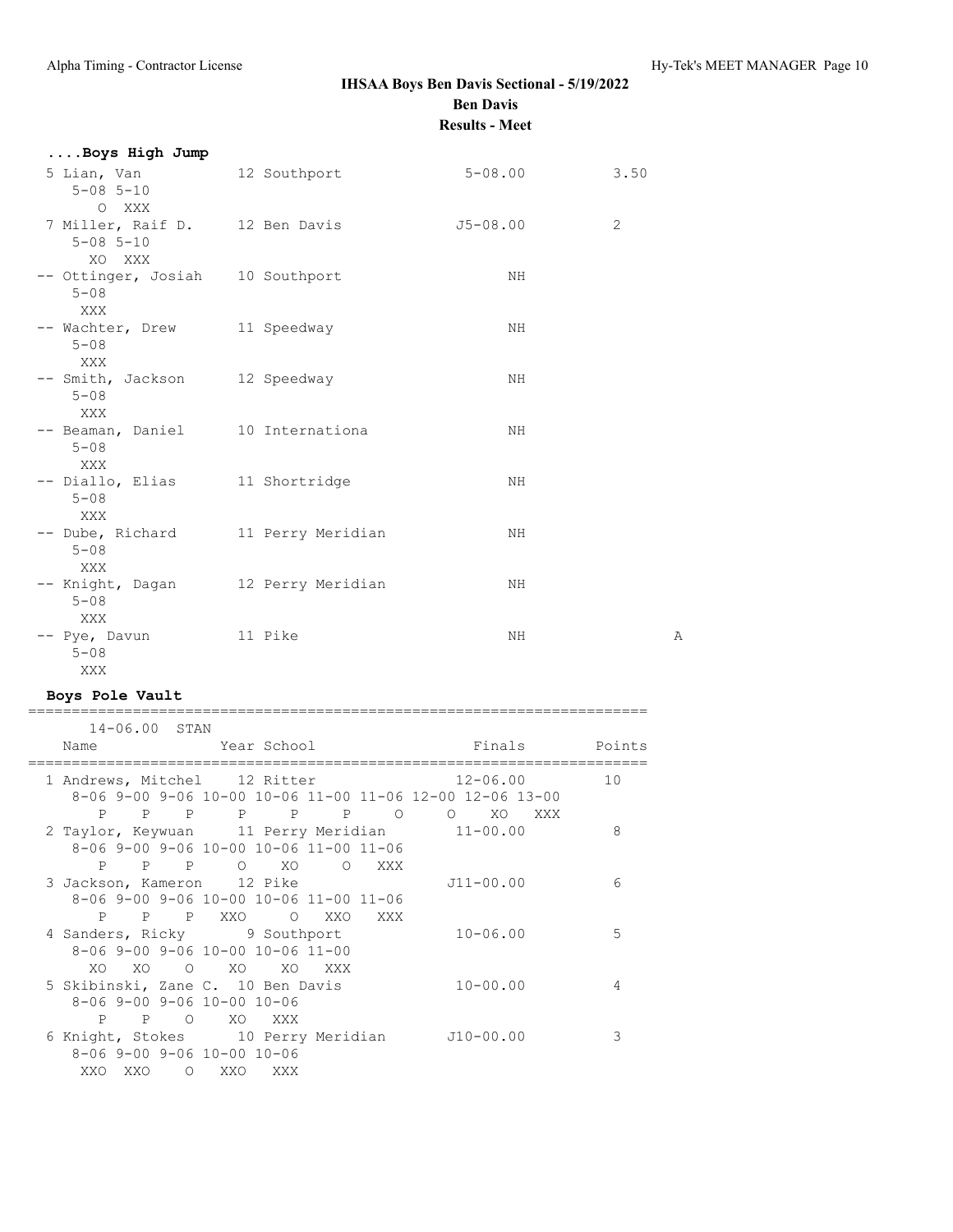| Boys Pole Vault                                                |         |        |   |   |              |    |     |
|----------------------------------------------------------------|---------|--------|---|---|--------------|----|-----|
| 7 Black, Hayden 9 Southport                                    |         |        |   |   | $9 - 06.00$  |    | 2   |
| $8 - 069 - 009 - 0610 - 00$                                    |         |        |   |   |              |    |     |
| O XXO<br>Ω                                                     | XXX X   |        |   |   |              |    |     |
| 8 Black, Robert 10 Ben Davis                                   |         |        |   |   | $J9 - 06.00$ |    |     |
| $8 - 069 - 009 - 0610 - 00$                                    |         |        |   |   |              |    |     |
| O XXO<br>XXO                                                   | XXX     |        |   |   |              |    |     |
| 9 Wachter, Drew 11 Speedway                                    |         |        |   |   | $9 - 00.00$  |    |     |
| $8 - 069 - 009 - 06$                                           |         |        |   |   |              |    |     |
| O XXX<br>XO.                                                   |         |        |   |   |              |    |     |
| 10 Griffin, Maleec                                             | 12 Pike |        |   |   | $J9 - 00.00$ |    |     |
| $8 - 069 - 009 - 06$                                           |         |        |   |   |              |    |     |
| XXO XXO XXX                                                    |         |        |   |   |              |    |     |
| -- Walcott, Jaylen 10 Ritter                                   |         |        |   |   |              | NН |     |
| 8-06 9-00 9-06 10-00 10-06 11-00 11-06 12-00 12-06 13-00 13-06 |         |        |   |   |              |    |     |
| P<br>P<br>P                                                    | P       | P<br>P | P | P | P            | P  | XXX |

**Boys Long Jump**

======================================================================= 22-02.75 STAN

| AATUA.IJ JIAN                                                                               |                |
|---------------------------------------------------------------------------------------------|----------------|
| 1 Fairer, David J. 11 Ben Davis 22-01.00<br>FOUL 21-07 22-01                                | 10             |
| 2 Hicks, Keenan 12 Decatur Central 21-08.00 8<br>20-11 21-00.50 20-04.50 21-08 20-11 19-07  |                |
| 3 Davis, Elijah 11 Pike 21-04.50 6<br>2-09 19-04.50 20-01 20-05 21-04.50 20-09              |                |
| 4 Guthrie, Chase 10 Ritter 20-07.00<br>15-04.50 20-06 FOUL FOUL 2-05 20-07                  | 5              |
| 5 Price, Alijah A. 9 Ben Davis 20-02.00<br>19-05.50 19-00.50 19-11 FOUL 20-02 19-10         | $\overline{4}$ |
| 6 Lian, Van 12 Southport 20-00.00<br>19-10 1-04 19-09 20-00 19-06.50 19-06                  | 3              |
| 7 Starks, William 12 Decatur Central J20-00.00<br>19-05.50  20-00  19-08  19-00  FOUL  FOUL | 2              |
| 8 Akinniranye, Colli 9 Pike 19-10.00<br>19-07.50 18-11.50 FOUL 19-05 18-06 19-10            | $\mathbf{1}$   |
| 9 McFerson, DeeJay 11 Speedway 19-03.00<br>19-03 19-02 18-10 18-08 18-05.50 18-11           |                |
| 10 Mena, Tayron 9 G Washington 18-10.00<br>$18-04$ $17-04.50$ $18-10$                       |                |
| 11 Wismaheur, Stelus 10 G Washington 18-04.50<br>18-04.50 FOUL FOUL                         |                |
| 12 Golden, Jackson 12 Speedway 18-03.00<br>18-01 18-00 18-03                                |                |
| 13 Ogungbemi, Preciou 10 Indiana Math 18-02.00<br>18-02 13-08 17-00                         |                |
| 14 Owolabi, Anifowose 10 Indiana Math 18-01.00<br>FOUL 18-01 17-09                          |                |
| 15 Powell, Ethan 11 Shortridge 18-00.00<br>18-00 17-10 18-00                                |                |
| 16 Davis, Jayzon 11 Attucks 518-00.00<br>17-03 17-00 18-00                                  |                |
| 17 Beatty, Mark 11 Southport 17-07.00<br>$17-07$ $15-03$ $16-01$                            |                |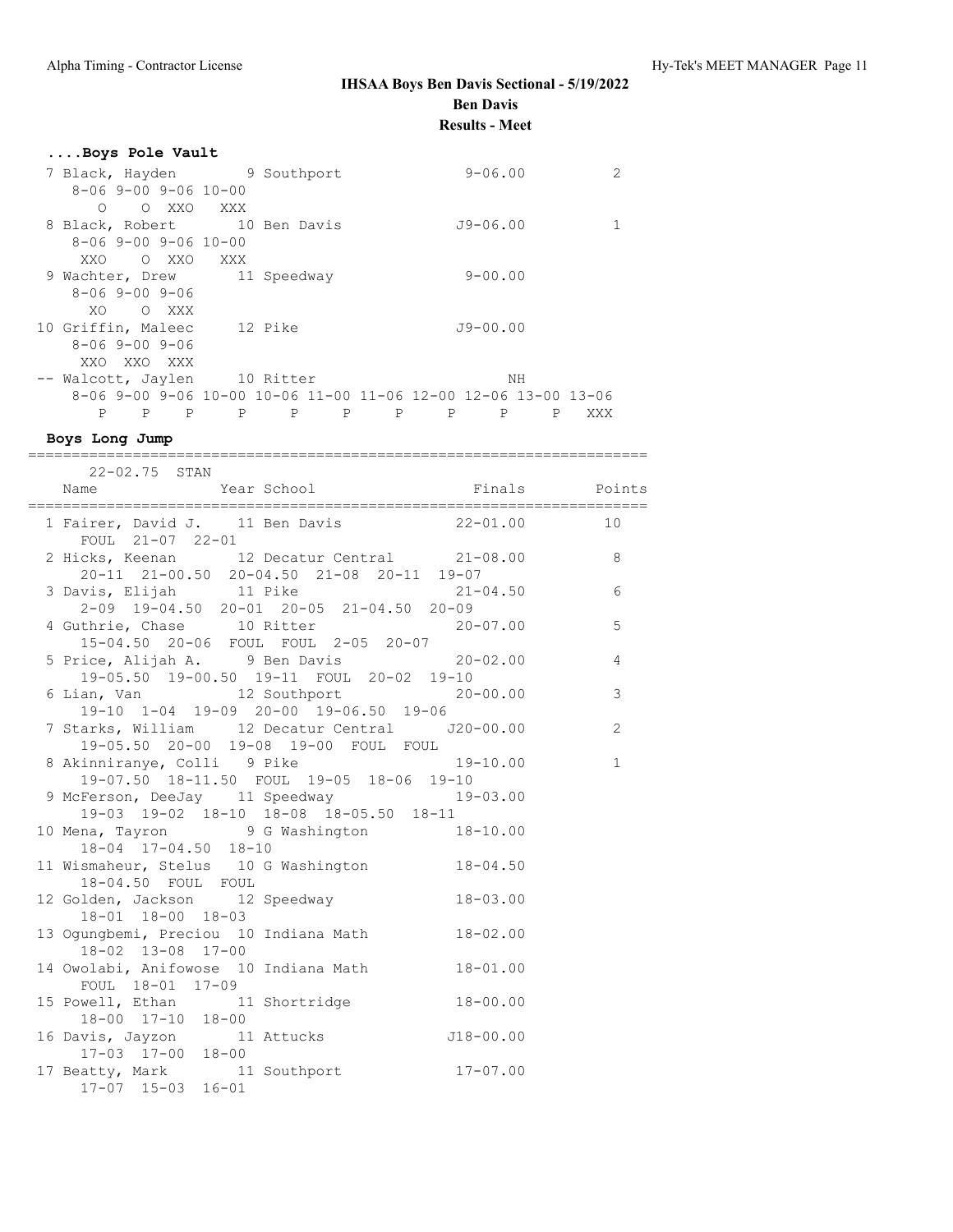| Boys Long Jump                    |               |
|-----------------------------------|---------------|
| 18 Nebout, Yanis 11 Ritter        | $17 - 05.50$  |
| FOUL 17-03 17-05.50               |               |
| 19 Diallo, Elias 11 Shortridge    | $17 - 04.00$  |
| $16 - 07$ $17 - 04$ $17 - 01$     |               |
| 20 Howard, Lonnie 11 Attucks      | $17 - 00.00$  |
| $14 - 08$ $13 - 08$ $17 - 00$     |               |
| 21 Adelekan, Temi 11 Covenant Chr | $15 - 06.00$  |
| 15-06 15-04 FOUL                  |               |
| 22 Ejenam, David 10 Providence C  | $J15 - 06.00$ |
| 13-09 15-06 FOUL                  |               |
| -- Manning, Aaron 11 Covenant Chr | FOUL          |
| FOUL FOUL FOUL                    |               |
| -- Jimenez, Yahir 11 Providence C | FOUL          |
| FOUL FOUL<br><b>FOUL</b>          |               |

### **Boys Shot Put**

| 54-06.50 STAN<br>The Community of the School of Times and Points<br>Name                      |              |                |
|-----------------------------------------------------------------------------------------------|--------------|----------------|
|                                                                                               |              |                |
| 1 Lara-Gonzalez, Dav 12 Ben Davis 60-11.50 STAN 10<br>57-04 53-00.50 60-11.50 58-11 FOUL FOUL |              |                |
| 2 Jones, Javion 10 Decatur Central 53-11.50 8<br>53-11.50 47-00 51-08.50 FOUL 52-02.50 51-05  |              |                |
| 3 Ndubisi, Chukwudeb 12 Perry Meridian 53-00.25<br>53-00.25 51-08 FOUL FOUL 14-04 46.00.00    |              | 6              |
| 4 Brown, Nylan L. 10 Ben Davis 51-05.50<br>49-01.50 51-00 51-05.50 48-01.50 49-02 49-01       |              | 5              |
| 5 Gardner III, Ralph 12 Pike 51-00.50<br>51-00.50 FOUL 48-06.50 FOUL FOUL FOUL                |              | $\overline{4}$ |
| 6 Aquirre, Halbert 10 Decatur Central 51-00.00<br>46-01.75 47-04 FOUL FOUL 51-00 FOUL         |              | $\mathcal{S}$  |
| 7 Davis, Armani 11 Pike<br>49-06.25 FOUL 45-03 FOUL FOUL FOUL                                 | $49 - 06.25$ | 2              |
| 8 Jzar, Isaac 12 Ritter 49-05.00<br>44-11.50 49-05 47-08 44-07.50 46-08 FOUL                  |              | $\mathbf{1}$   |
| 9 Stambro-Bryant, Ja 11 Southport 46-10.00<br>46-10 FOUL FOUL FOUL 44-01 FOUL                 |              |                |
| 10 Ajani, Damola 10 Speedway<br>FOUL 42-04.50 FOUL                                            | $42 - 04.50$ |                |
| 11 Schreiner, Reed 12 Covenant Chr<br>FOUL 39-11 FOUL                                         | $39 - 11.00$ |                |
| 12 Ramirez-tello, Ale 12 Perry Meridian<br>38-00.75 38-03 39-07.50                            | $39 - 07.50$ |                |
| 13 Robinson, Devin 10 Speedway<br>38-11.50 FOUL FOUL                                          | $38 - 11.50$ |                |
| 14 Washington, Jalen 12 Shortridge<br>32-04.50 35-09.50 37-00.25                              | $37 - 00.25$ |                |
| 15 Simmons, Qi'Yam 11 G Washington<br>30-03.25 35-08.25 FOUL                                  | $35 - 08.25$ |                |
| 16 Croom, Malachi 11 G Washington<br>$35-07.25$ $33-05$ $34-10.75$                            | $35 - 07.25$ |                |
| 17 Hayes, Anthony 11 Providence C 33-10.00<br>FOUL 33-08.50 33-10                             |              |                |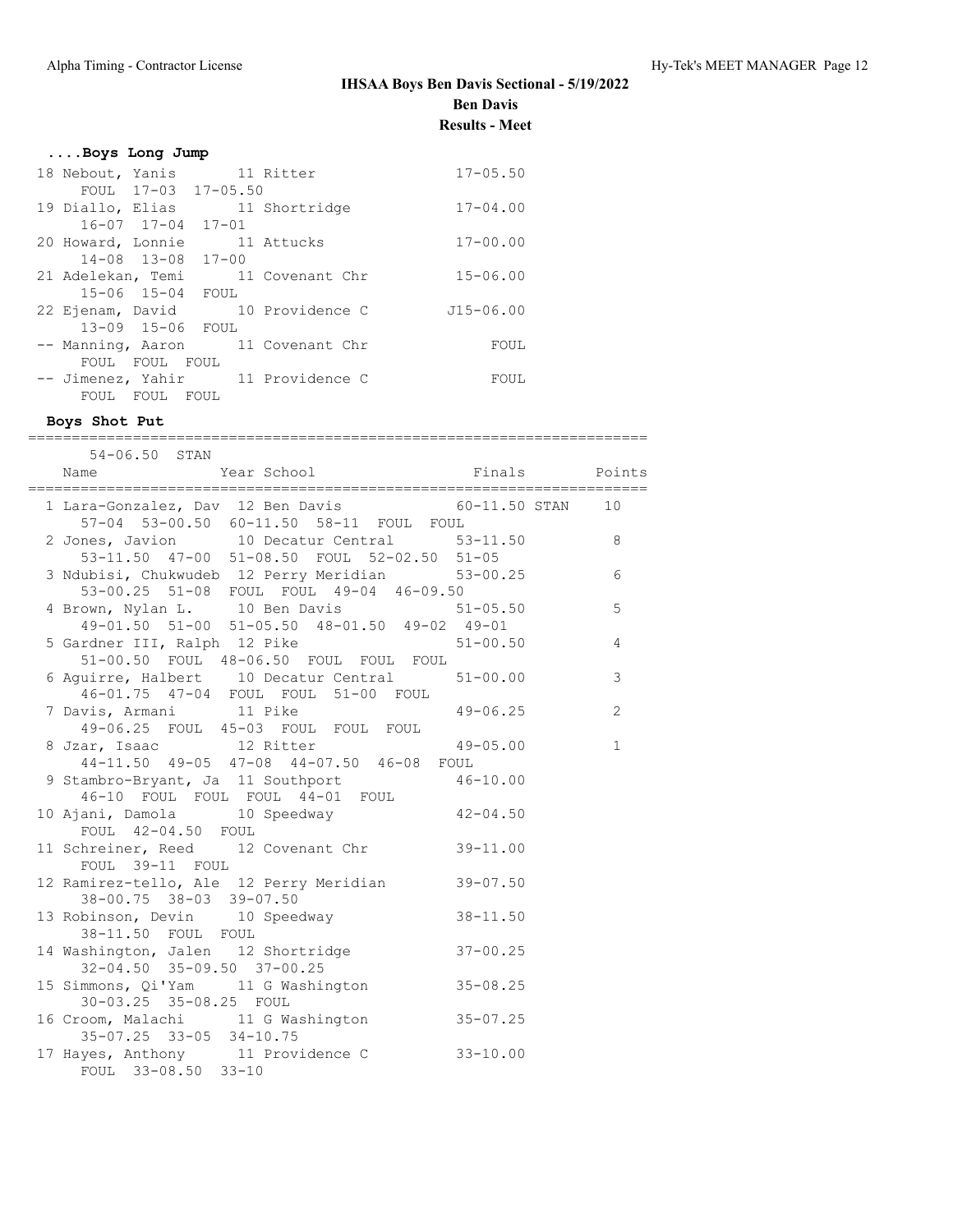### **....Boys Shot Put**

| 18 Garrett, Miles 12 Indiana Math      | $31 - 11.50$ |  |
|----------------------------------------|--------------|--|
| $31-06.50$ $31-05.50$ $31-11.50$       |              |  |
| 19 Oliver, Jeremiah 10 Indiana Math    | $30 - 06.50$ |  |
| 29-08.75 30-06.50 30-01.50             |              |  |
| 20 Najera, Aaron 9 Providence C        | $24 - 05.50$ |  |
| $22 - 06.50$ $22 - 04.50$ $24 - 05.50$ |              |  |
| -- Arnold, Perry 11 Attucks            | FOUL         |  |
| FOUL FOUL FOUL                         |              |  |
| -- Vanvolkenburgh, Ch 11 Southport     | FOUL         |  |
| FOUL FOUL FOUL                         |              |  |

-- Vanvolkenburgh, Ch 11 Southport FOUL FOUL FOUL FOUL **Boys Discus Throw** ======================================================================= 161-03 STAN Name Year School Finals Points ======================================================================= 1 Lara-Gonzalez, Dav 12 Ben Davis 162-11.00 STAN 10 FOUL 162-11 162-04 141-06 FOUL FOUL 2 Cooper Jr, Antoine 12 Ben Davis 160-09.00 8 135-10 149-04 152-11 FOUL 134-04 160-09 3 Jzar, Isaac 12 Ritter 151-02.00 6 138-10 138-00 151-02 FOUL 124-07 114-02 4 Brown, Nicholas 11 Pike 148-09.00 5 142-04 148-09 FOUL FOUL 146-06 FOUL 5 Vanvolkenburgh, Ch 11 Southport 142-05.00 4 120-05 121-06 142-05 126-00 125-06 129-01 6 Aguirre, Halbert 10 Decatur Central 140-08.00 3 140-08 125-06 138-04 6-00 FOUL FOUL 7 Galovic, Jackson 12 Decatur Central 135-05.00 2 134-02 124-05 125-01 124-00 135-05 FOUL 8 Edwards, Myles 11 Pike 124-07.00 1 121-02 120-03 112-00 FOUL 124-07 122-06 9 Bennett, Creighton 11 Speedway 117-11.00 109-00 117-11 114-03 91-00 113-01 115-00 10 Orina, John 12 Perry Meridian 109-01.00 107-11 109-01 106-02 11 Ndubisi, Chukwudeb 12 Perry Meridian 108-02.00 FOUL FOUL 108-02 12 Schreiner, Reed 12 Covenant Chr 103-03.00 101-09 102-03 103-03 13 Arnold, Perry 11 Attucks 101-08.00 90-04 101-08 98-00 14 Simmons, Qi'Yam 11 G Washington 92-03.00 91-05 92-03 FOUL

15 Robinson, Devin 10 Speedway 91-07.00

15 Jordan, Luke 9 Southport 91-07.00

17 Washington, Jalen 12 Shortridge 91-01.00

18 Oliver, Jeremiah 10 Indiana Math 71-10.00

19 Hayes, Anthony 11 Providence C 71-00.00

91-07 FOUL FOUL

91-07 87-04 88-10

FOUL 91-01 FOUL

71-10 71-09 FOUL

67-00 71-00 70-11